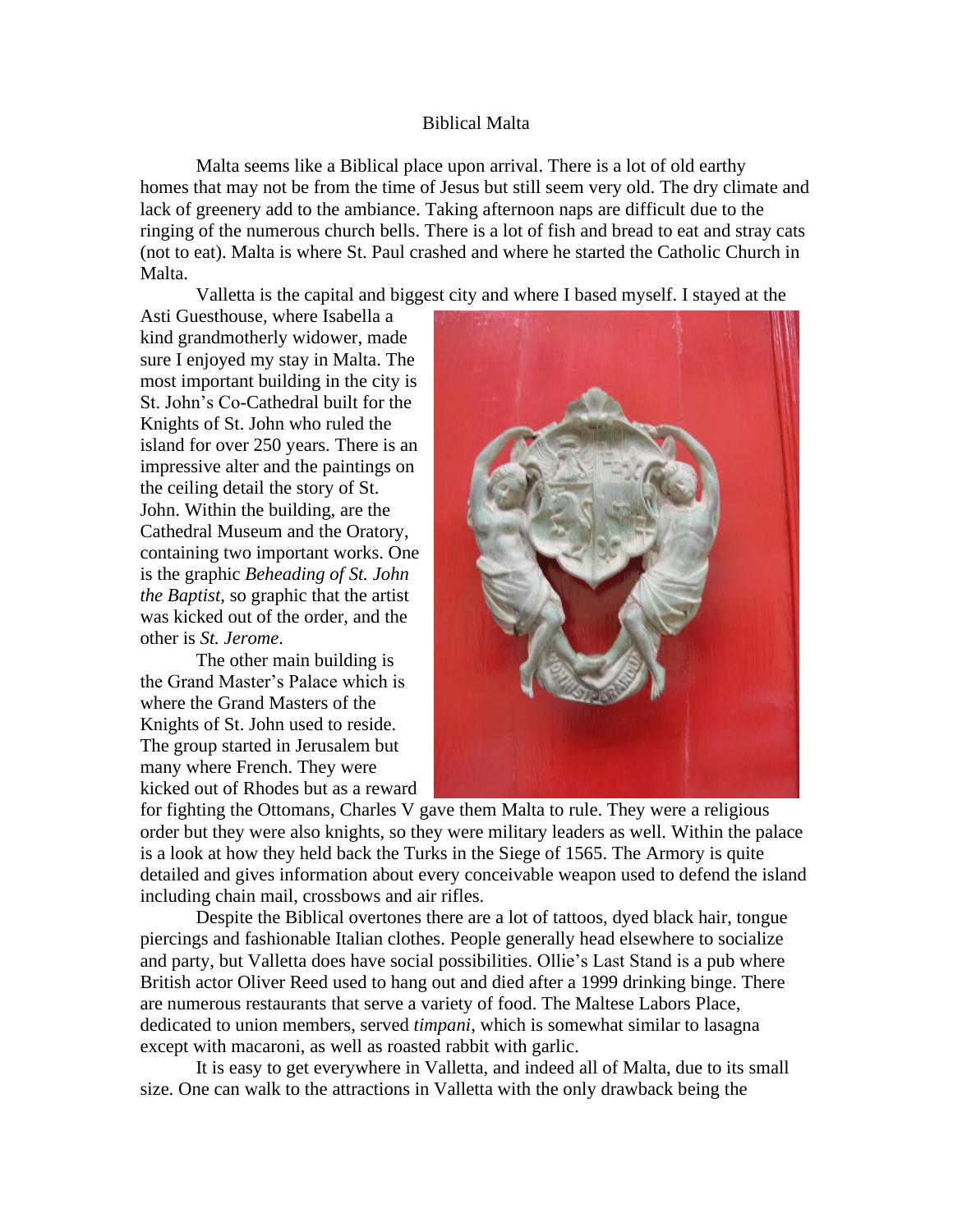

numerous steep hills. Fort St. Elmo is located on the northeast tip but most of the other attractions are in the middle of the city. Just outside the city walls is the bus terminus which circles the Triton Fountain and is the beginning point to nearly all destinations in Malta. There is also fast food here including dry pizza and more appetizing flaky pies made with combination of cheese, spinach, tuna, mushrooms and onions as well as pastries.

Moving beyond the city walls is

the suburb of Floriana. There is really nothing to distinguish Floriana from Valletta and it seems like just one city. One again sees the importance of the Roman Catholic faith as there are numerous references to that religion. An example is the patron saint heavily displayed in every area of Malta, including Floriana.

Across the Grand Harbor is the city of Vittoriosa. The Inquisitor's Palace illustrates the Counter Reformation which includes a torture chamber and the actual place where the trial occurred. One would need to kiss the crucifix, kiss up to the Church official and swear on the Bible that you told the truth. The Maritime Museum looks at the history of Malta and the close relation they still have with their old colonizer, Britain.

If Valetta is more traditional than the city of Bugibba is the more decadent city. The city has a lot of bars and a lot of rocky beaches located next to St. Paul's Bay. The bay is located on the sport where St. Paul was shipwrecked according to the Bible. The Church of St. Paul's Bonfire is located where St. Paul swam to shore and thus laid the foundation for Christianity. The church of St. Paul Welcomed is where Paul was welcomed by Publius, who later became bishop of Malta. The church is inland and up a significant hill. It is not the original church and has deteriorated but it is the original location. There is also Apostle's Fountain, a statue which indicates the spot where Paul baptized the first Maltese convert to Catholicism.

One can visit the actual island



where Paul was shipwrecked via one of several boat trips. There is an option for a glass bottom boat ride, a longer trip to the nearby island of Gozo or a short hop to St. Paul's Island. Passengers can disembark and climb up the island. On the top is a large statue of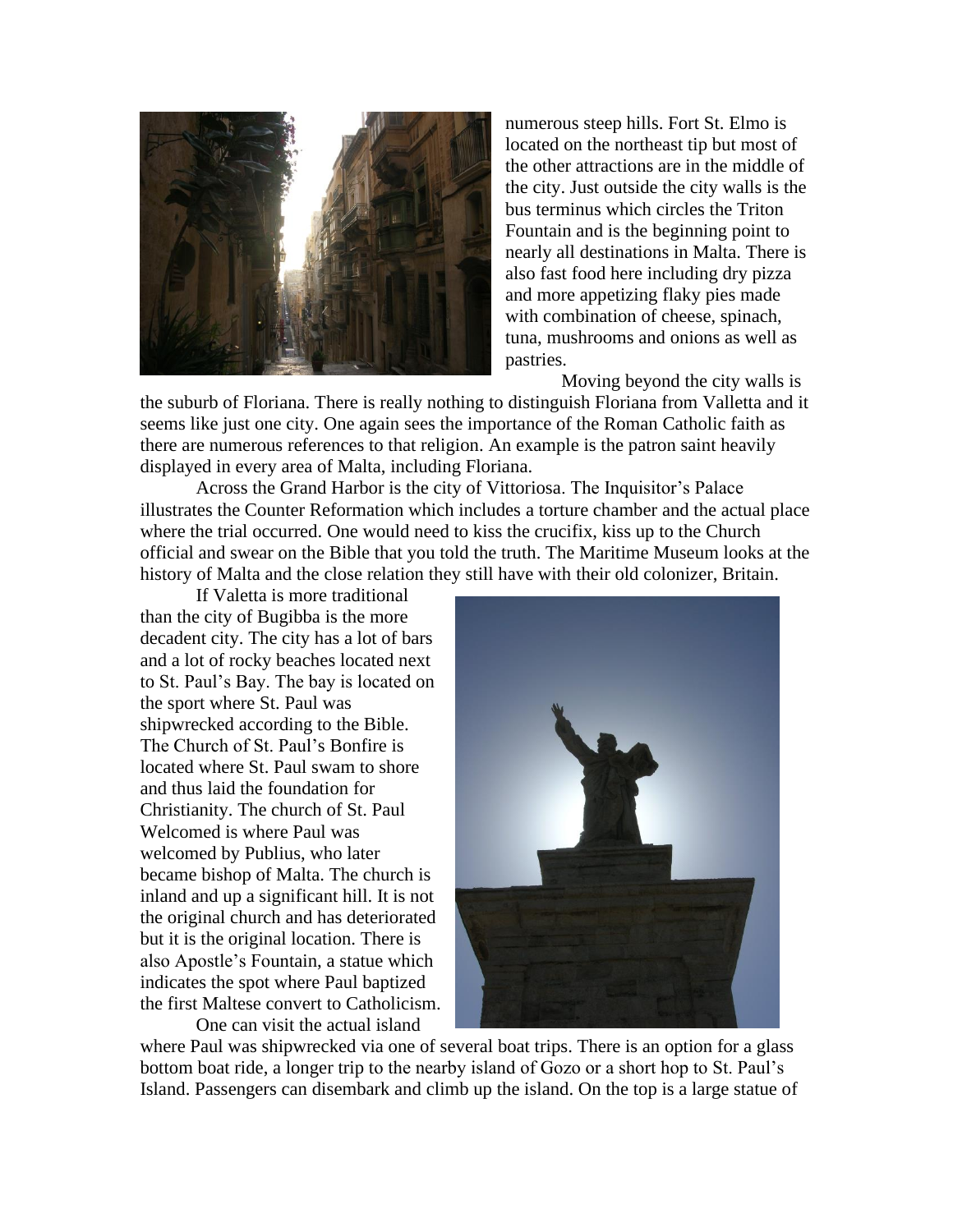Paul and what appears to be a very small church, along with a lot of thistles and jagged rocks.

On the far west side of Malta are a couple points of interest. The Dingli Cliffs are nearly 700 feet high overlooking the Mediterranean. There is a small, isolated Chapel of St. Mary Magdalene and an ugly radar tower but the rest is nature. East of Dingli is the Buskett Gardens which have pine and oak trees which are a welcome relief from the heat. It is the only place resembling a woodland in Malta. Nearby is the Verdala Palace which is the summer residence of the Maltese president.

Heading back towards Valletta is the walled city of Mdina and the adjoining city of Rabat. Mdina is a beautiful maze of streets with horse drawn carriages and the large St. Paul's Cathedral and an accompanying museum. The Mdina Dungeons has a gruesome display of mostly medieval torture and resistance to the Muslim Empire and the rats of the Black Death. The city has several other churches and gardens to visit. There are a lot of interesting door knockers, which often depict animals or religious items. The larger but less charming city of Rabat has most of her attractions located around the square of Misrah il-Parrocca. St. Paul's Church is located to the east of the square and was getting decorated for what appeared to be a large festival when I was there. To the south are a couple of interesting catacombs, St. Paul's, dating from the  $3<sup>rd</sup>$  century, and St. Agatha's. In central Malta is the city of Mosta which is an attractive city, but most people



only come to see the Mosta Dome. The dome is based on the Pantheon in Rome and is conspicuous due to its enormity in relation to other Mosta buildings. During World War II as parishioners were listening to mass, three bombs were dropped on the dome. Two bounced off and landed in the square while the third landed in the church but did not explode. There is a replica of the bomb in the church.

In Paola there are two historically important sites. The Hypogeum is an underground acropolis from about 3000 BC. There is a limited amount of people allowed to visit because carbon dioxide emitted by humans damages the limestone of the burial chambers. The Tarxien Temples are outside and thus have unlimited visitors. Some things are noticeable life a relief with bulls but for many items it takes imagination to see what they are. However, the

importance is that they date from before The Pyramids.

Waiting for my departure flight, I talked to a young man, Conrad, about life in Malta. He talked about the 4,000 illegal immigrants, many of whom were Libyans,